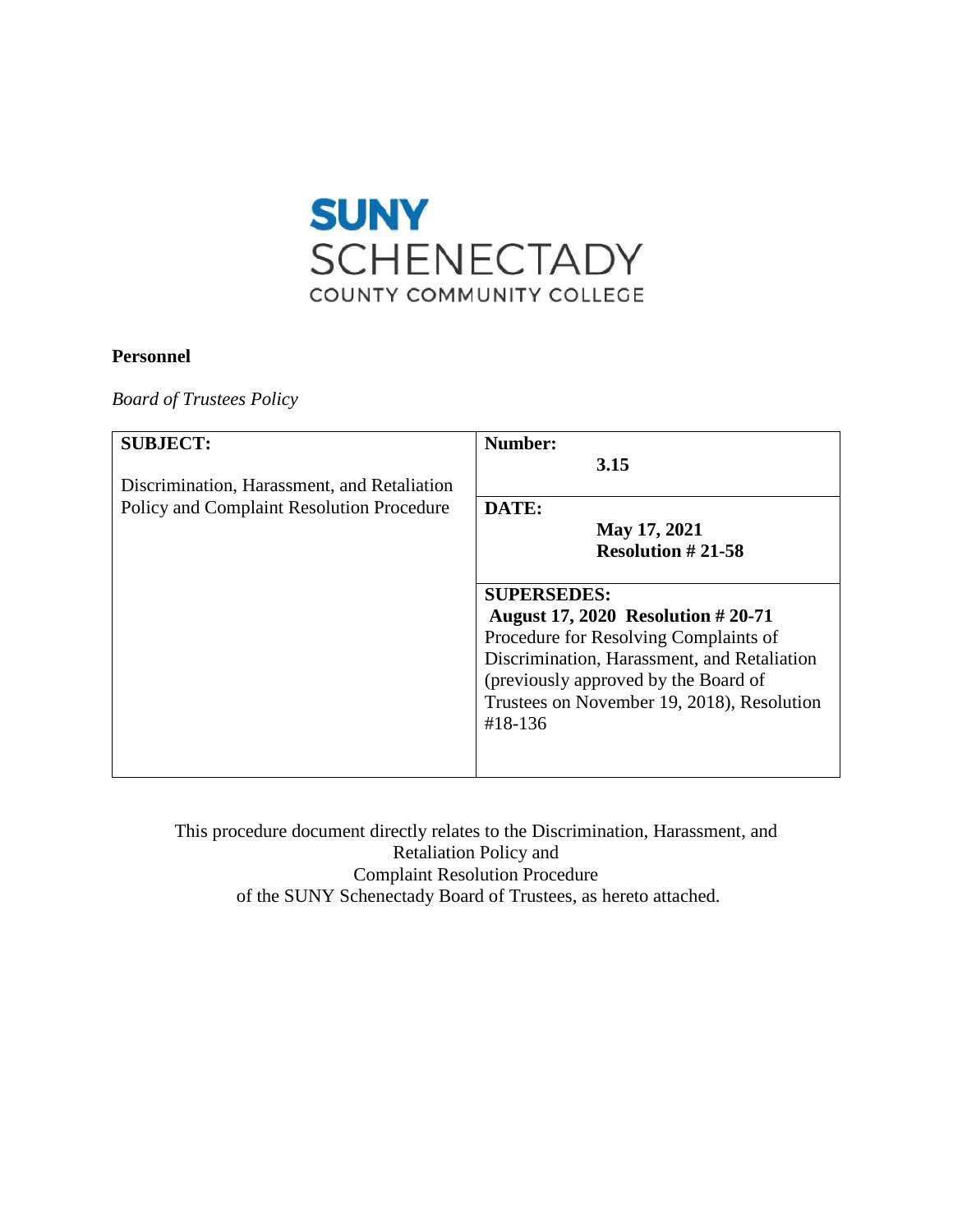# **Discrimination, Harassment, and Retaliation Policy and Complaint Resolution Procedure**

#### **Policy on Non-Discrimination and Harassment**

 discriminate on the basis of race, color, sex/gender (including pregnancy), gender characteristics or expression, sexual orientation, age, religion, creed, actual or perceived national origin, citizenship actual disability, status as a victim of a domestic violence, genetic predisposition and carrier status, reproductive health decisions, criminal or arrest record as specified by law, or any other characteristics protected by employment. The College is committed to providing a work and learning environment that is free from discrimination and harassment by anyone based on an individual's Protected Characteristics, or because the individual has engaged in activity protected by federal or state laws prohibiting discrimination. In compliance with applicable federal, state and local laws, SUNY Schenectady (the "College") does not or perceived gender identity, marital or familial status, military or veteran status, physical or mental applicable law (the "Protected Characteristics"), in any aspect of its admissions or financial aid programs, educational programs and related activities, or with respect to employment and advancement in

 scope and application of the College's Discrimination, Harassment, and Retaliation Policy and The College has designated the Executive Director of Human Resources to coordinate its efforts to comply with applicable nondiscrimination laws and regulations. Questions or concerns regarding the Complaint Resolution Procedure (the "Policy") should be directed to the Executive Director of Human Resources at (518) 381-1218, or HRassist@sunysccc.edu.

In the absence of, or as an alternative to the Executive Director of Human Resources, questions or concerns about this Policy may also be addressed to:

**Employees** Human Resources and Diversity Manager (518) 381-1422 [cajustm@sunysccc.edu](mailto:cajustm@sunysccc.edu) 

Students Title IX Coordinator (518) 381-1340 titleix@sunysccc.edu

 Susanna Adams, Coordinator of ADA Transition Services, is the individual designated by the College to [adamssj@sunysccc.edu.](mailto:adamssj@sunysccc.edu) coordinate its efforts to comply with reasonable accommodation obligations towards qualified individuals with disabilities. Questions or concerns regarding reasonable accommodation of individuals with disabilities should be directed to Ms. Adams at Elston Hall, Room 222, (518) 3811345[,](mailto:adamssj@sunysccc.edu) 

# **Jurisdiction**

 This Policy applies to all employees, applicants for employment, interns, whether paid or unpaid (collectively referred to for the purposes of this Policy as "employees"), as well as contractors, consultants, vendors, service persons, visitors, and other persons conducting business at or for the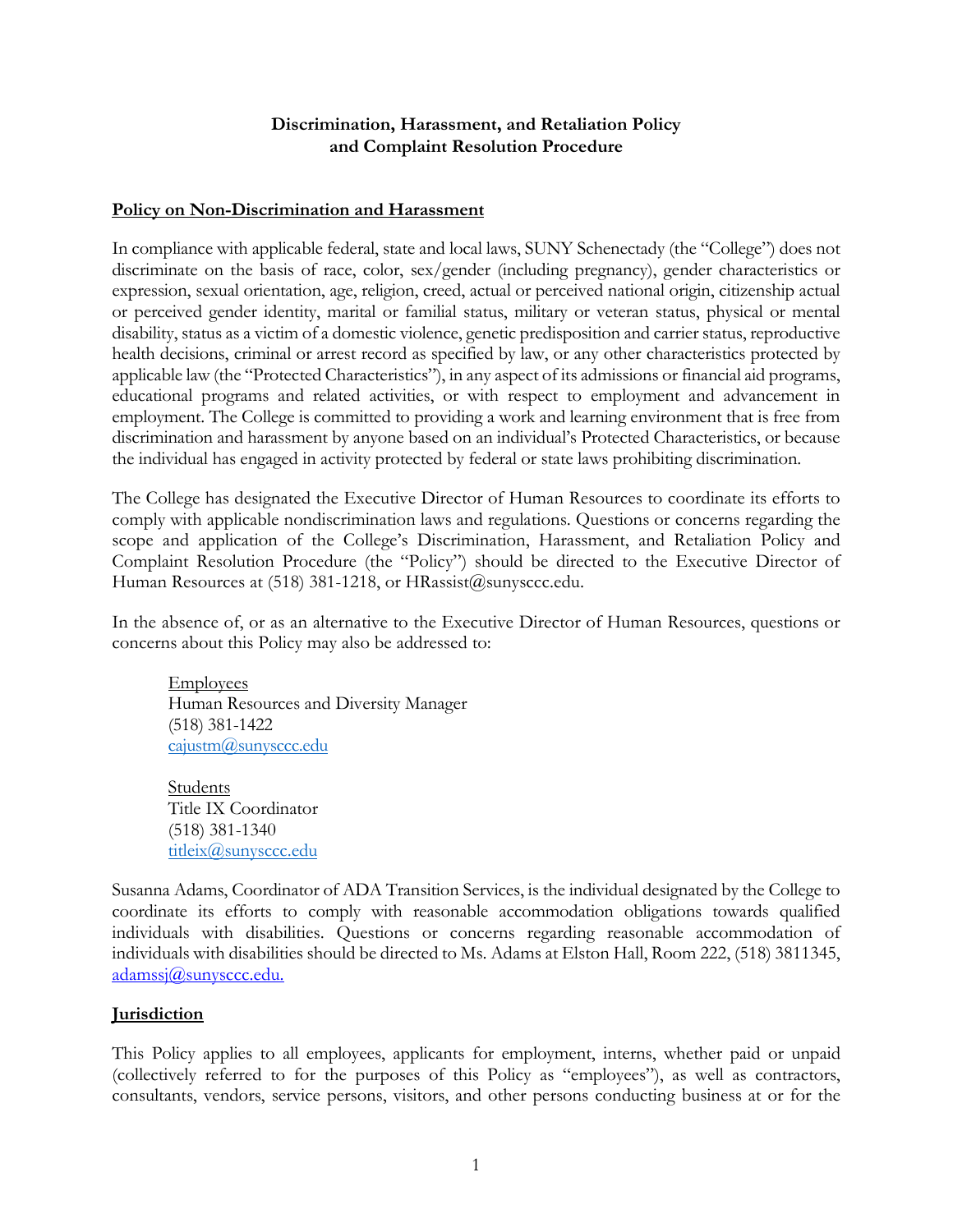College (collectively referred to as "other persons"), regardless of immigration status, with S UNY Schenectady. This policy also applies to students.

This Policy covers matters in the employment relationship including, but not limited to, recruitment, hiring, job assignment, compensation, promotion, discipline, termination, and access to benefits and training. Matters covered in the academic setting include, but are not limited to, admission, allocation of financial aid, use of college facilities, and the assignment of grades.

 **NOTE: If a Formal Complaint is filed that alleges conduct that could constitute Title IX Sexual Harassment, as defined under the Title IX Grievance Policy**  [https://sunysccc.edu/PDF/About%20SCCC/Policies%20and%20Procedures/Human%20](https://sunysccc.edu/PDF/About%20SCCC/Policies%20and%20Procedures/Human%20Resources/2.23-3.19-TitleIXGrievancePolicy.pdf)  [Resources/2.23-3.19-TitleIXGrievancePolicy.pdf,](https://sunysccc.edu/PDF/About%20SCCC/Policies%20and%20Procedures/Human%20Resources/2.23-3.19-TitleIXGrievancePolicy.pdf) **the Title IX Grievance Policy will apply, and this Policy will not apply. However, if the Formal Title IX Complaint is dismissed, SUNY Schenectady may still choose to investigate the alleged discrimination, harassment, or retaliation under this Policy, in SUNY Schenectady's sole discretion.** 

 • **NOTE: If a complaint alleges conduct that could constitute a Sexual Misconduct, as Procedures for Students and Employees (the "Sexual Misconduct Policy") Misconduct investigation is dismissed, SUNY Schenectady may still choose to defined under the Sexual Assault Relationship Violence, and Stalking Policies and**  [https://sunysccc.edu/PDF/About%20SCCC/Policies%20and%20Procedures/Student/3.16-](https://sunysccc.edu/PDF/About%20SCCC/Policies%20and%20Procedures/Student/3.16-SexualAssault-RelationshipViolence-Stalking.pdf) [SexualAssault-RelationshipViolence-Stalking.pdf](https://sunysccc.edu/PDF/About%20SCCC/Policies%20and%20Procedures/Student/3.16-SexualAssault-RelationshipViolence-Stalking.pdf) **, and no Formal Complaint is filed under the Title IX Grievance Policy, or such Formal Complaint is dismissed, the Sexual Misconduct Policy will apply and this Policy will not apply. However, if the Sexual investigate the alleged discrimination, harassment, or retaliation under this Policy, in SUNY Schenectady's sole discretion.** 

 Applicable laws and/or this policy also prohibit harassment based on any of the Protected Characteristics. Complaints of discrimination or harassment based on any Protected Characteristic that are not Formal Complaints or complaints under the Sexual Misconduct Policy will be addressed pursuant to this Policy.

# **What Is Prohibited Harassment?**

 of that employee or student. The most well-known type of prohibited harassment is sexual Prohibited harassment is a form of discrimination. In general, it can consist of spoken, written, and/or electronically transmitted words, signs, jokes, pranks, intimidation, or physical violence based on the protected characteristics of an employee or student, which alters the work or educational environment harassment. The College is committed to preventing and correcting all such harassment, regardless of whether it violates federal or state law.

In addition, retaliation resulting from an individual's protected activity (i.e., opposition to prohibited discrimination or participation in a statutory complaint process) is also prohibited. This prohibition applies to anyone on the College campuses, or who are participating in employment or educational activities associated with the College.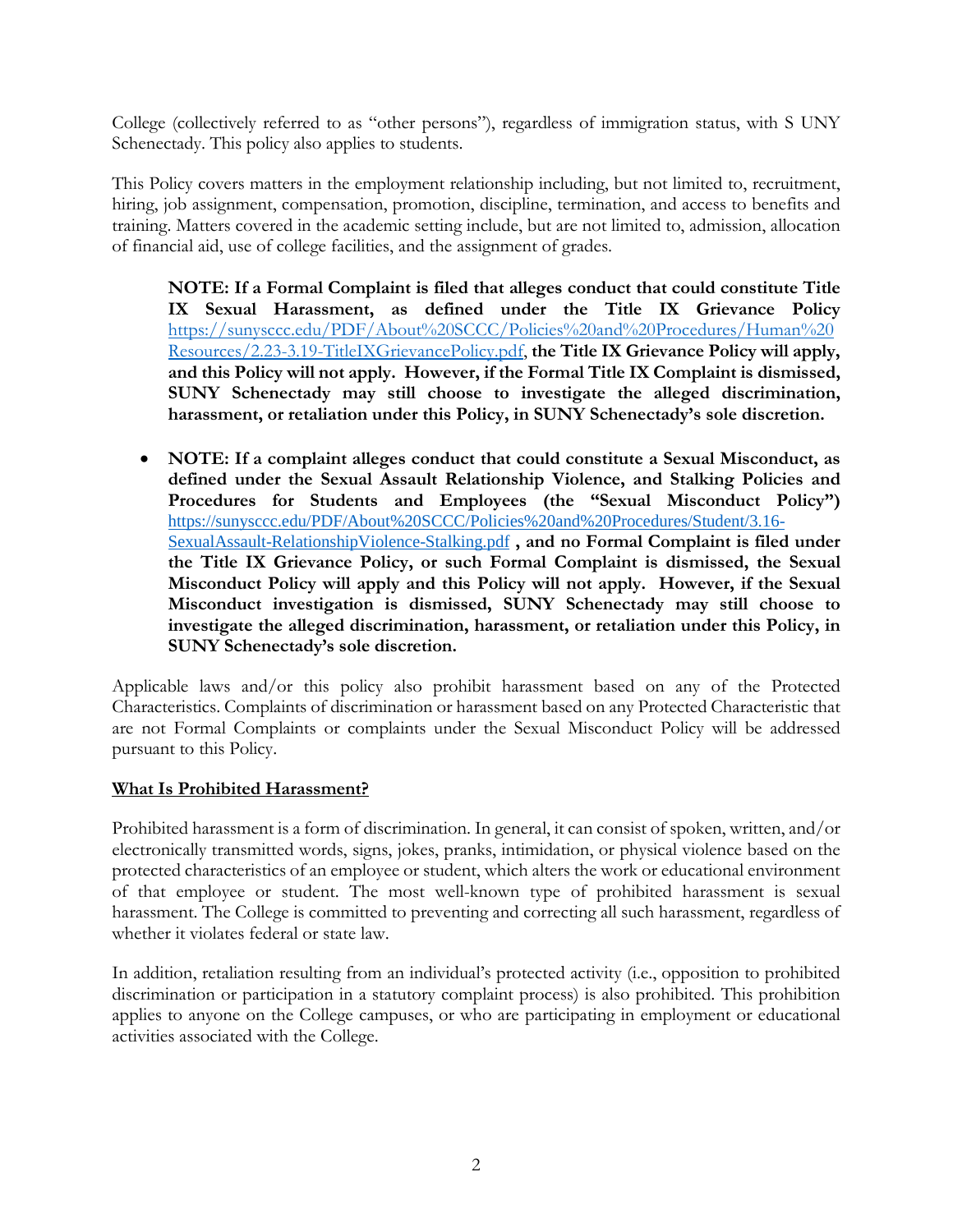#### **Sexual Harassment**

The College is committed to maintaining a campus free from sexual harassment. Sexual harassment is unlawful and may subject the College to liability. Any possible sexual harassment will be investigated whenever the College receives a complaint or otherwise knows of possible sexual harassment occurring. Those who engage in sexual harassment will be subject to disciplinary action, up to and including termination of employment or expulsion from the College. Supervisors who fail to report sexual harassment will also be subject to disciplinary action.

Sexual harassment is a form of sex discrimination and is unlawful under federal, state, and (where applicable) local law. Sexual harassment includes harassment on the basis of sex, sexual orientation, self-identified or perceived sex, gender expression, gender identity and the status of being transgender. In New York, sexual harassment is unlawful when it is unwelcome and subjects an individual to inferior terms, conditions, or privileges of employment or education. Harassment need not be severe or pervasive to be unlawful, and can be any harassing conduct that consists of more than petty slights or trivial inconveniences.

Under federal and state law, sexual harassment includes unwelcome conduct which is either of a sexual nature, or which is directed at an individual because of that individual's sex when:

- Such conduct is made either explicitly or implicitly a term or condition of employment or enrollment,
- Submission to or rejection of such conduct is used as the basis for employment or academic decisions; or
- Such conduct has the purpose or effect of unreasonably interfering with an individual's work or academic performance or creating an intimidating, hostile or offensive work or educational environment, even if the complaining individual is not the intended target of the sexual harassment.

 discriminatory remarks made by someone which are offensive or objectionable to the recipient, which A sexually harassing hostile work or educational environment includes, but is not limited to, words, signs, jokes, pranks, intimidation or physical violence which are of a sexual nature, or which are directed at an individual because of that individual's sex. Sexual harassment also consists of any unwanted verbal or physical advances, sexually explicit derogatory statements or sexually cause the recipient discomfort or humiliation, which interfere with the recipient's job or educational performance.

 Policy can be corrected promptly. Any harassing conduct, even a single incident, can be addressed under this Policy. Sexual harassment also occurs when a person in authority tries to trade job or educational benefits for sexual favors. This can include grading, hiring, promotion, continued employment or any other terms, conditions or privileges of employment or education. This is also called "quid pro quo" harassment. Any employee, student, or other person who feels harassed should report so that any violation of this

Title IX Sexual Harassment is defined in the Title IX Grievance Policy. 3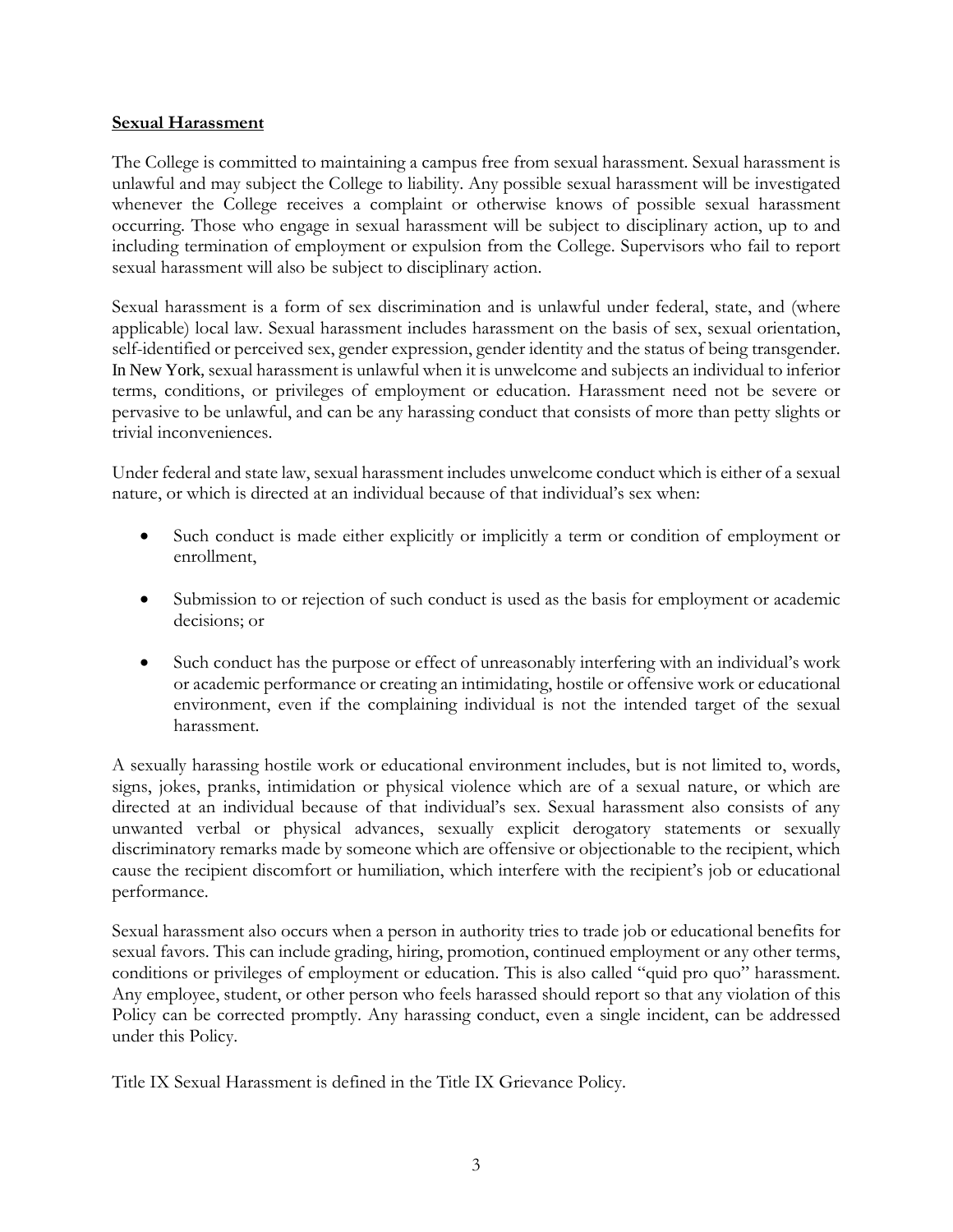# Examples of Sexual Harassment

The following describes some of the types of conduct that may be unlawful sexual:

- Physical assaults of a sexual nature (which ordinarily will be handled under either the Title IX Grievance Policy or the Sexual Misconduct Policy) such as:
	- o Rape, sexual battery, molestation, or attempts to commit these assaults; and
	- o Intentional or unintentional physical conduct which is sexual in nature, such as touching, pinching, patting, grabbing, brushing against another individual's body, or poking another individual's body.
- • Unwanted sexual advances, propositions or other sexual comments, such as:
	- o Requests for sexual favors accompanied by implied or overt threats concerning the target's job performance evaluation, a promotion or other job benefits or detriments;
	- o Subtle or obvious pressure for unwelcome sexual activities.
- • Sexually oriented gestures, noises, remarks or jokes, or comments about a person's sexuality or sexual experience, which create a hostile work environment.
- • Sexual or discriminatory displays or publications anywhere in the workplace, such as:
	- materials or other materials that are sexually demeaning or pornographic. This includes such sexual displays on workplace or campus computers or cell phones and sharing such o Displaying pictures, posters, calendars, graffiti, objects, promotional material, reading displays while in the workplace or on campus.
- • Hostile actions taken against an individual because of that individual's sex, sexual orientation, gender identity and the status of being transgender, such as:
	- otherwise interfering with the individual's ability to perform a job or educational activities; o Interfering with, destroying or damaging a person's workstation, tools or equipment, or
	- o Sabotaging an individual's work or education; and/or
	- o Bullying, yelling, name-calling.

 "Quid pro quo" sexual harassment occurs when a person in authority tries to trade job or academic College's Consensual Relationship Policy No. 2.28, (August 20, 2018) available at the supervisory authority and/or responsibility for grading, evaluation, etc. will be promptly benefits for sexual favors. This can include hiring, promotion, grading, scheduling, continued enrollment or employment, or any other terms conditions or privileges of enrollment or employment. To avoid the potential for quid pro quo sexual harassment, it is the policy of the College that no sexual relationship should exist between a supervisor/evaluator and subordinate, including between student workers and their supervisors, or between faculty and students, except as expressly permitted by the [https://webdev.sunysccc.edu/PDF/About%20SCCC/Policies%20and%20Procedures/Human%2](https://webdev.sunysccc.edu/PDF/About%20SCCC/Policies%20and%20Procedures/Human%20Resources/2.28-ConsensualRelationshipPolicy.pdf)  [0Resources/2.28-ConsensualRelationshipPolicy.pdf.](https://webdev.sunysccc.edu/PDF/About%20SCCC/Policies%20and%20Procedures/Human%20Resources/2.28-ConsensualRelationshipPolicy.pdf) If a prohibited sexual relationship develops, transferred.

# Who can be a target of sexual harassment?

Sexual harassment can occur between any individuals, regardless of their sex or gender.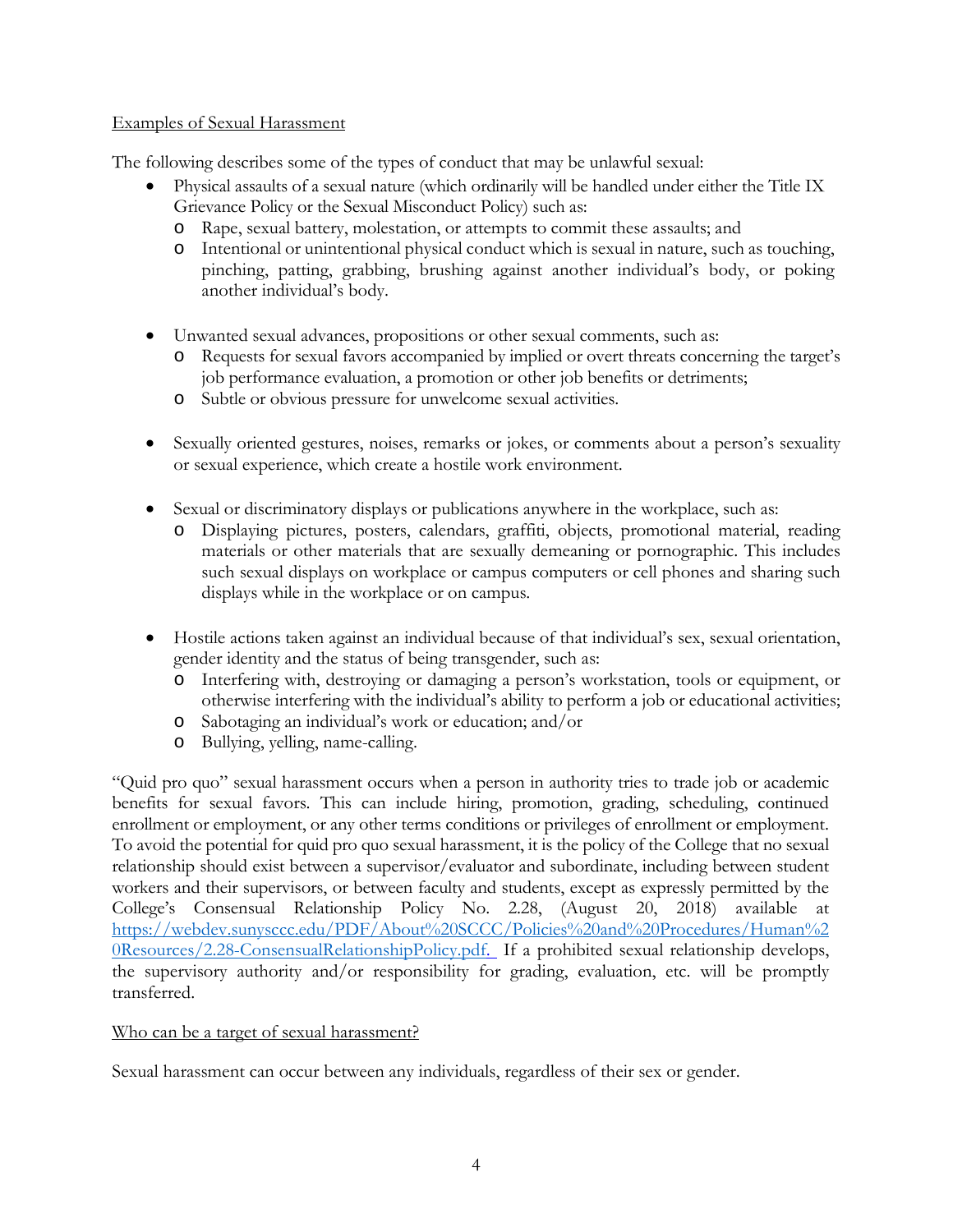#### Where can sexual harassment occur?

 while traveling for business or education, at SUNY Schenectady sponsored events, or at parties. Unlawful sexual harassment is not limited to the physical workplace or campus itself. It can occur Calls, texts, emails, and social media usage by employees, students, or other persons can constitute unlawful harassment, even if they occur away from campus, on personal devices or during non-work hours.

#### **Supervisory Responsibilities**

All supervisors and managers who receive a complaint or information about suspected discrimination or harassment, observe what may be discriminating or harassing behavior or for any reason suspect that discrimination or harassment is occurring, are required to report such suspected discrimination or harassment to the Executive Director of Human Resources.

In addition to being subject to discipline if they engaged in discriminating or harassing conduct themselves, supervisors and managers will be subject to discipline for failing to report suspected discrimination or harassment or otherwise knowingly allowing discrimination or harassment to continue.

Supervisors and managers will also be subject to discipline for engaging in any retaliation.

#### **Other Types of Harassment**

Prohibited harassment on the basis of a Protected Characteristic, or any other protected basis, includes behavior similar to sexual harassment, such as: (1) verbal, written, and/or electronically transmitted conduct, including threats, epithets, derogatory comments, or slurs; (2) visual conduct, including derogatory posters, photographs, cartoons, drawings, or gestures; and (3) physical conduct, including assault, unwanted touching, or blocking normal movement. The College will not tolerate such harassment.

# **Prohibition of Retaliation**

It is a violation of federal and state law and this Policy for any employee, student, or other person to retaliate against any student, employee, or other person for engaging in any protected activity under the Violence Against Women Act, the Clery Act, Title VI, Title VII, Title IX, the New York State Human Rights Law, the ADA, the Rehabilitation Act, the ADEA, and other federal and state civil rights laws.

 reasonable employee, student, or other person from making or supporting a charge of harassment or Unlawful retaliation can be any action, more than trivial, that would have the effect of dissuading a any other practices forbidden by the Law. Actionable retaliation can occur after the individual is no longer employed by, or enrolled at, the College. This can include, for example, giving an unwarranted negative reference for a former employee or former student.

This includes retaliating against a student, employee, or other person who opposes a discriminatory practice, makes a good faith complaint about harassment and/or discrimination, or furnishes information or participates in any manner in an investigation of such a complaint.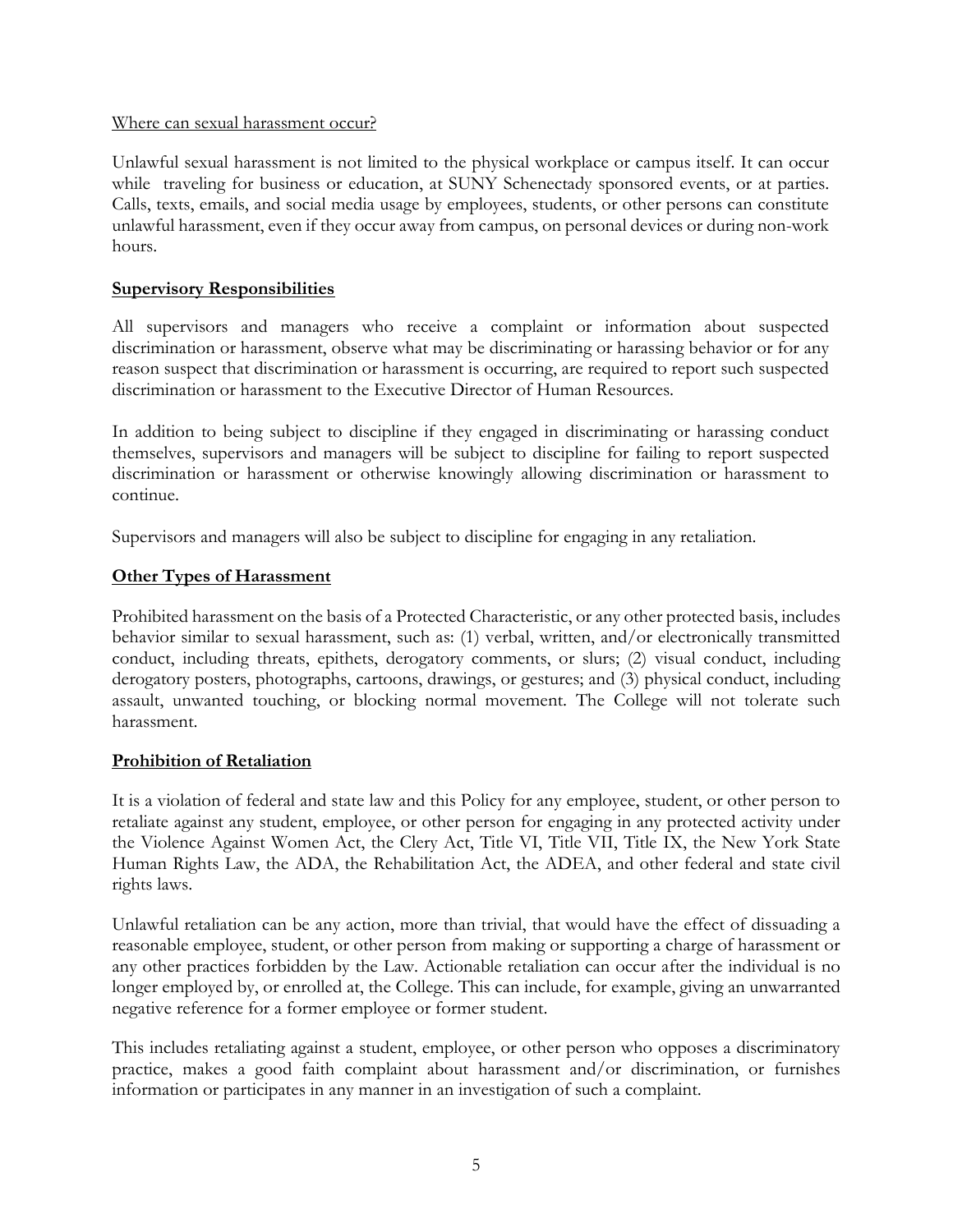Retaliation includes any conduct directed at someone because they engaged in such protected activity, which might deter a reasonable student, employee, or other person from making or supporting a charge of harassment or discrimination. Protected activity can include any of the following:

- filing a complaint of discrimination or harassment, either internally with the College, or with any anti-discrimination agency,
- testifying or assisting in a proceeding or investigation involving discrimination or harassment,
- • opposing discrimination or harassment by making a verbal or informal complaint to management, or by simply informing a supervisor or manager of discrimination or harassment,
- complaining that another individual has been discriminated against or harassed,
- encouraging another individual to report discrimination or harassment, and
- requesting an accommodation for a disability or a religious practice.

Retaliation is unlawful and will not be tolerated. Any individual found to have engaged in retaliation will be subject to disciplinary action, up to and including, termination of employment and/or dismissal from the College.

Any employee or student who becomes aware of retaliation against a student or employee should contact the Executive Director of Human Resources, Human Resources and Diversity Manager, or the Title IX Coordinator.

# **Confidentiality**

 "informal" complaint of discrimination or harassment. Once the College or its supervisors become actions may require disclosure of the allegations to the extent necessary to conduct a complete and The College will, to the extent possible, maintain confidentiality with respect to complaints of discrimination and prohibited harassment. However, there is no such thing as an "unofficial" or aware of a complaint, the College is required by law to take action consistent with this Policy, unless the complaint is made to a designated confidential resources such as a mental health counselor. These thorough investigation.

# **Complaint, Investigation, and Disciplinary Procedure**

# • **Reporting Prohibited Discrimination, Harassment, and Retaliation**

Any employee, student, or other person who believes they may be the victim of prohibited discrimination, harassment, or retaliation should file a complaint with the Executive Director of Human Resources. If the Executive Director of Human Resources is not available, or if an individual does not feel comfortable reporting discrimination or prohibited harassment to the Executive Director of Human Resources, the individual may also make a report to the Human Resources and Diversity Manager or the Title IX Coordinator.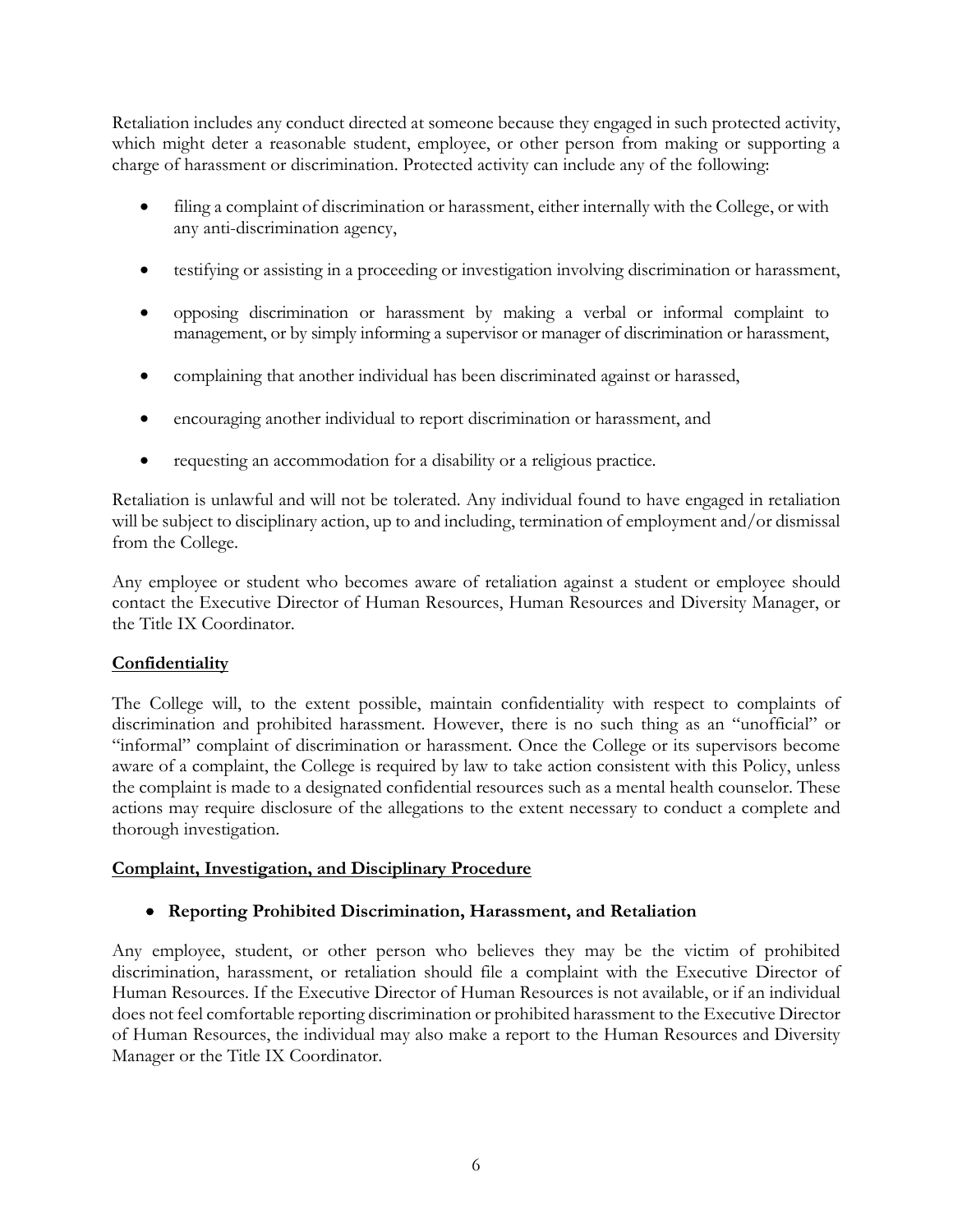taking the complaint, will also provide the complainant and the respondent with copies of this Policy When an individual makes a report, they will be given a written complaint form to complete. A sample copy of this form is provided below. The Executive Director of Human Resources, or other party for review.

 If an employee, student, or other person chooses not to file a complaint with the College, and the College knows, or reasonably should know, about a suspected incident of discrimination, harassment, or retaliation, the College will promptly investigate to determine what occurred under this Policy, and then take appropriate steps to resolve the situation.

harassment, the employee <u>must</u> report the conduct to the Executive Director of Human Resources, All employees of the College are responsible for keeping the College's working and learning environment free from discrimination or prohibited harassment. For that reason, if an employee observes or otherwise learns of conduct which may constitute discrimination or prohibited even if the employee is not the victim of that conduct.

# • **Investigation of Complaints**

When the College becomes aware that discrimination, harassment, or retaliation may exist, it is obligated by law to take prompt and appropriate action. Failure to do so is a violation of this Policy.

Once a complaint of discrimination, harassment, or retaliation has been made either in writing or orally, or observed discrimination or harassment has been reported, the Executive Director of Human Resources will make an initial assessment regarding the validity of the complaint. Unless the complaint is determined to be invalid (e.g. erroneous information, failure to state a claim, mistaken identity, etc.), the Executive Director of Human Resources , or designee (who must be trained in discrimination, harassment, and retaliation and this Policy), will promptly conduct a complete, thorough, and impartial investigation.

If the Executive Director of Human Resources is involved in the alleged discrimination, harassment, or retaliation the President will be responsible for choosing another adequately trained designee to conduct the investigation. If it would be inappropriate for the Executive Director of Human Resources or President to choose an adequately trained designee to conduct the investigation, then the Chair of the Board of Trustees will make this designation.

 between the complainant and the respondent. Interim measures may include: While the investigation is being conducted, interim measures will be available to end or limit contact

- support services (victim advocacy, academic support, counseling, health and mental health services, legal assistance);
- changing work assignments and situations (for employees);
- changing course schedules, assignments, or test schedules (for students);
- providing increased monitoring, supervision, or security; and
- providing an escort.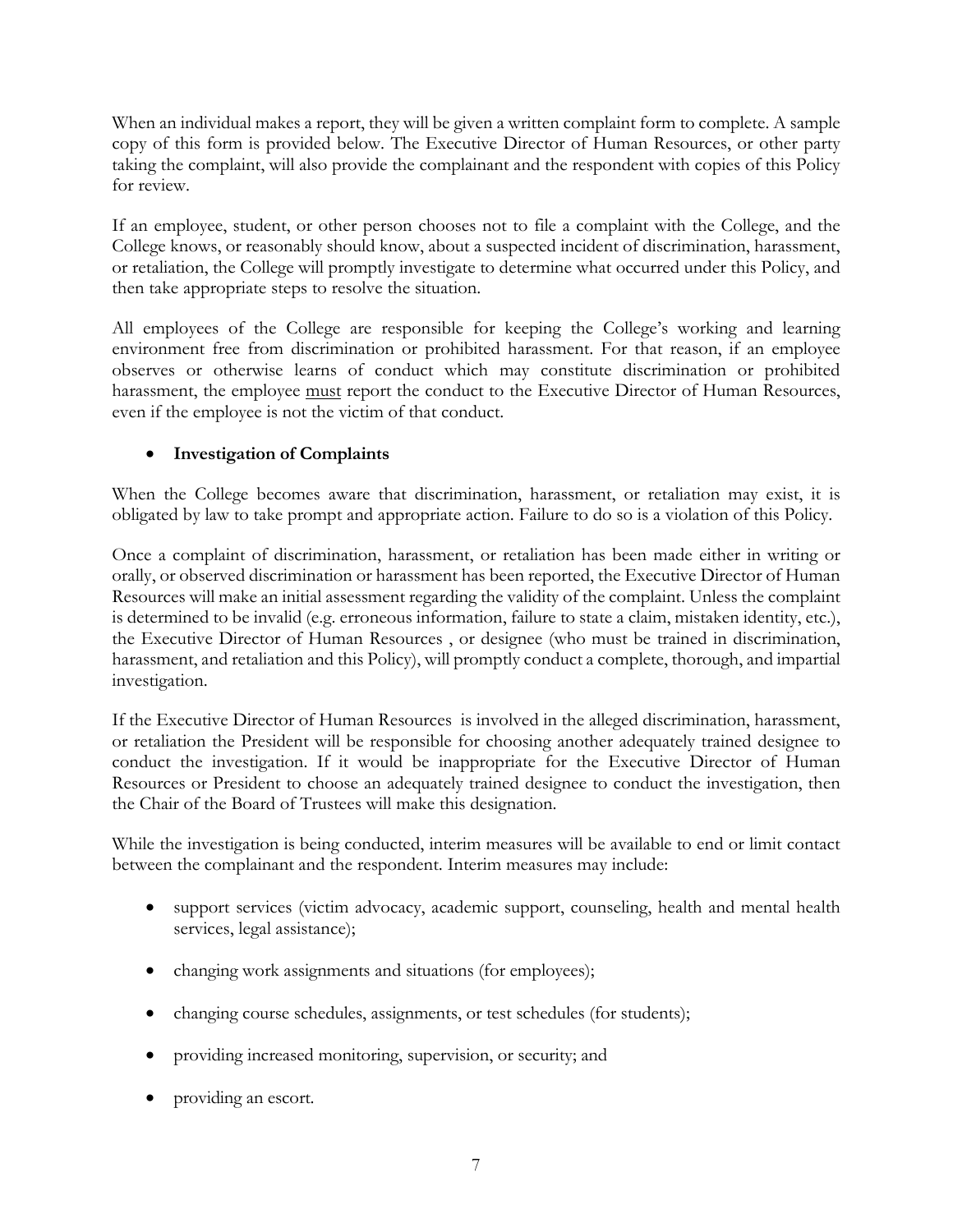No complainant is required to take advantage of these interim measures, but the College provides them in an effort to offer help and support. Such interim measures can be requested by a complainant or respondent, by contacting the Executive Director of Human Resources . The College will protect the confidentiality of accommodations or protective measures provided to a complainant or respondent, to the extent that doing so will not impair the College's ability to provide the accommodations or protective measures.

The standard of evidence used to evaluate a report of prohibited harassment or discrimination is a "preponderance of the evidence." Under this standard, a determination must be made on the basis of whether it is more likely than not that the respondent student or employee violated this Policy.

In investigating the complaint, the Executive Director of Human Resources, or designee, shall:

- 1. Meet with the appropriate individuals and review all appropriate records or documents that are relevant to the matter. This may include emails, text messages, and/or phone records.
- witnesses and present evidence supporting their respective positions at these meetings. 2. Discuss the allegations in the complaint with the complainant and respondent at separate meetings, and provide the complainant and respondent with equal opportunities to identify
- 3. Provide the complainant and the respondent with the same opportunities for a non-attorney support person or non-attorney advisor of their choice throughout the process, including any meeting, conference, hearing or other procedural action.
- 4. Interview any identified or known non-party witnesses.
- 5. Attempt, where appropriate, to resolve the complaint by exploring and suggesting possible alternative solutions to the problem with all involved parties, provided, however, that the complainant will not be required to participate in mediation with the respondent.
- 6. If the complainant, cannot be resolved informally, make a determination of whether this Policy was violated using the preponderance of the evidence standard
- 7. If documents, emails or phone records are relevant to the investigation, take steps to obtain and preserve them.
- 8. Prepare a written report of the investigation which contains the following:
	- A list of all documents reviewed, along with a detailed summary of relevant documents;
	- A list of names of those interviewed, along with a detailed summary of their statements;
	- A timeline of events;
	- Information regarding the evidence, records, and documentation reviewed during the investigation; and
	- • The basis for the decision and final resolution of the complaint, together with any recommended corrective action(s).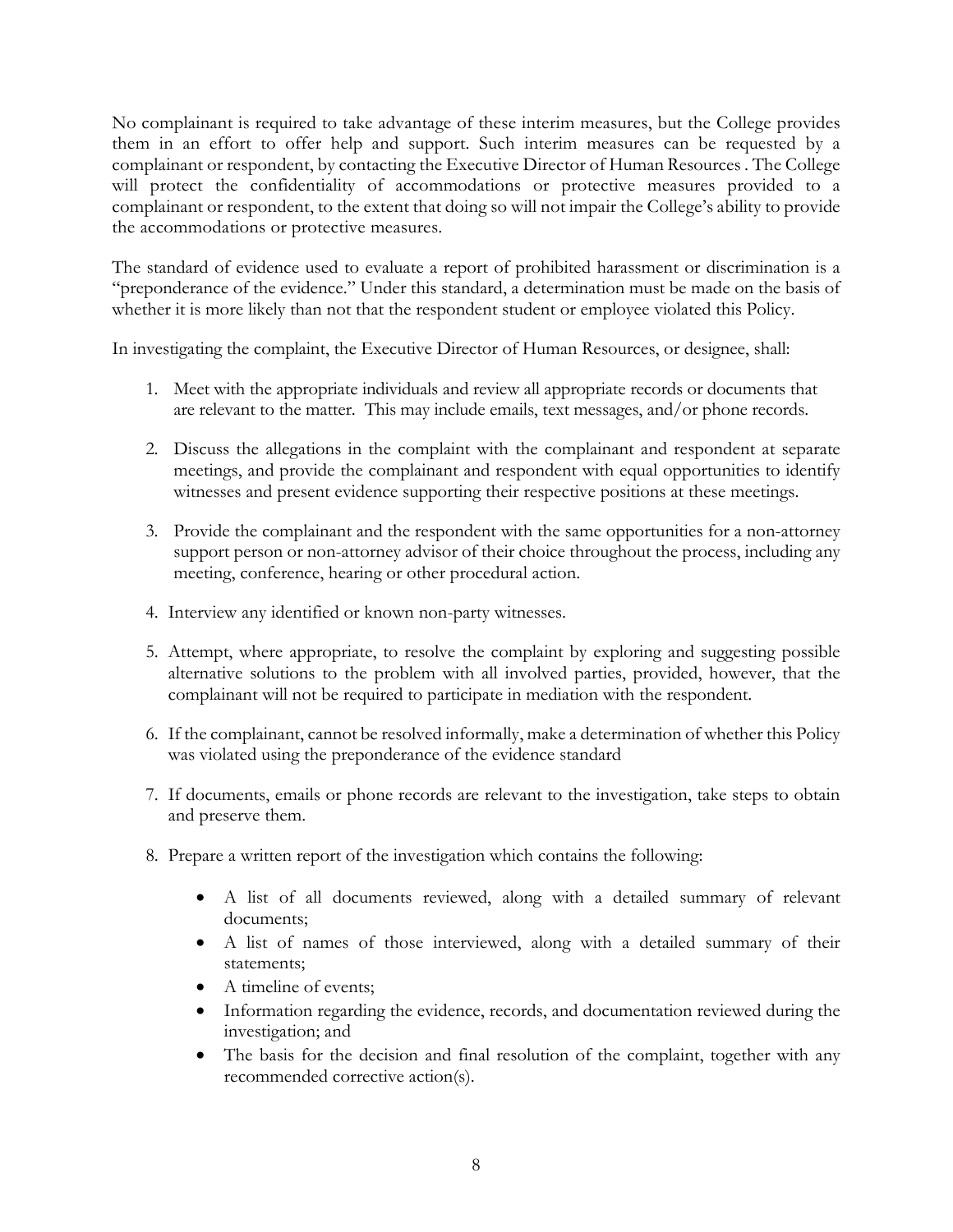- 9. Provide the written report to the applicable decision maker:
	- a) If the respondent is a student to the Vice President of Student Affairs.
	- b) If the respondent is an employee or other person to the Executive Director of Human Resources. If the Executive Director of Human Resources investigated the complaint, the written report shall be provided to the President, or designee.
	- c) If the respondent is a senior officer or employee to the President, or designee.
	- d) If the respondent is the President to the Chair of the Board of Trustees.
- 10.Keep the written documentation and associated documents in a secure and confidential location.

The time necessary to complete an investigation will vary depending upon the facts of a particular case. In most cases, investigations will be completed no later than sixty (60) calendar days of receipt of a complaint.

# • **Following the Investigation**

Once the investigation is complete, the decision maker will issue a decision and notify the complainant and respondent, in writing, of the outcome, including the finding, the sanctions (if any) and the rationale therefor. Delivery of this outcome will not be delayed to either party, and should occur as nearly simultaneously as possible, without unnecessarily bringing those in conflict into close proximity to each other.

All parties will be informed of their potential rights to exercise a request for appeal, where applicable, under the Student Code of Conduct, Employee Handbook or contract, and/or applicable collective bargaining agreement with the College. Should any change in outcome occur prior to finalization, all parties will be timely informed in writing, and will be notified when the results of the resolution process become final.

 the above-listed interim measures. These remedies are separate from, and in addition to, any interim If the investigation reveals that discrimination, prohibited harassment, or retaliation did occur, the College will take all appropriate remedial measures necessary to end such conduct, prevent any such future conduct, and correct any personnel or academic decisions made which are related to the prohibited conduct. Remedies may include, but are not limited to, continuing or commencing any of measures that may have been provided prior to the conclusion of the investigation. Such measures can be requested by a complainant, by contacting the Executive Director of Human Resources (for employees and other persons) or the Title IX Coordinator (for students).

# • **Discipline**

The College takes complaints of discrimination, harassment, and retaliation very seriously. For that reason, if, following the investigation, the College concludes that it is more likely than not that the respondent violated this Policy, the College will pursue disciplinary action through the applicable process.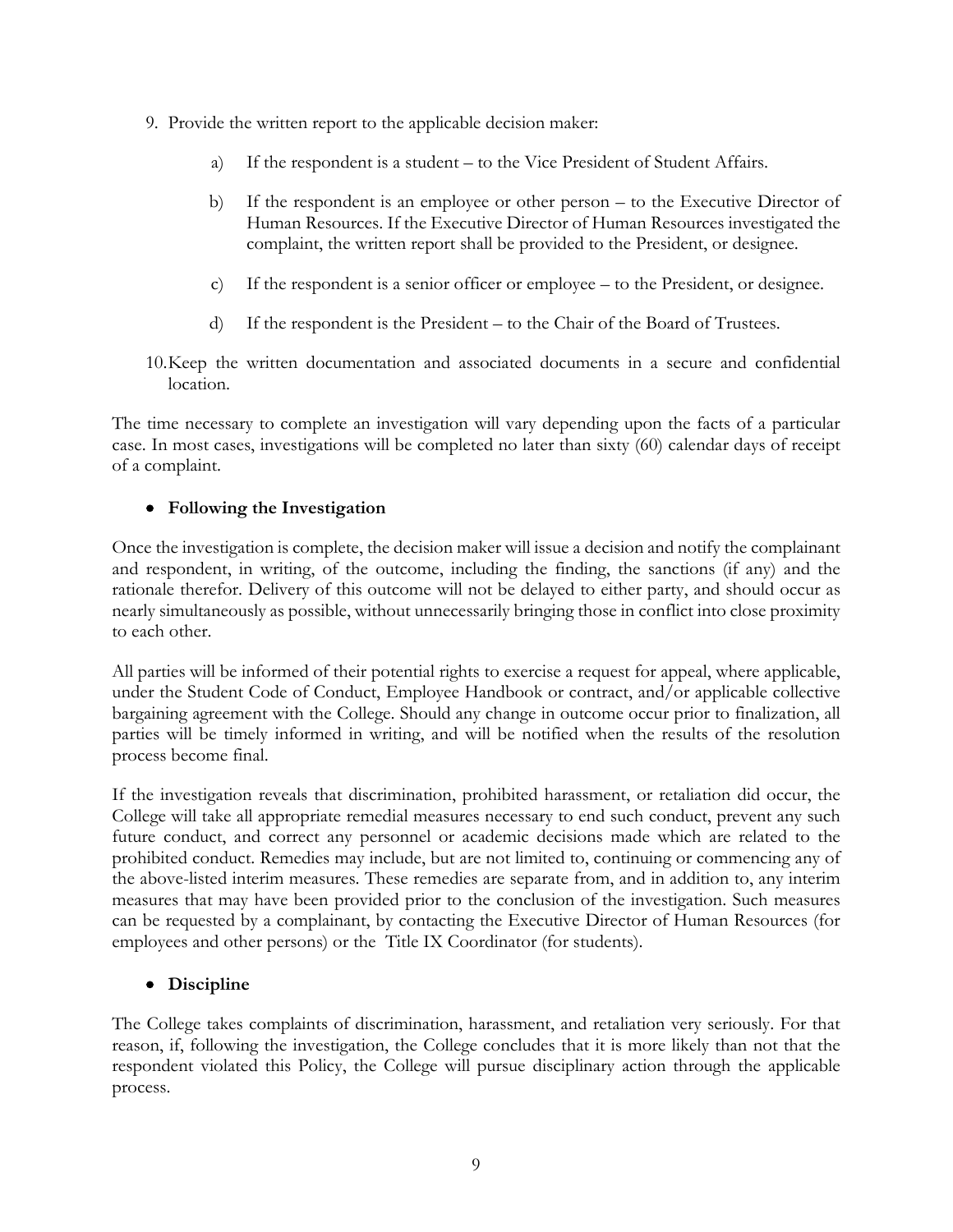Information regarding internal disciplinary proceedings for employees can be found in the Employee Handbook or contract and/or in any applicable collective bargaining agreement with the College.

 simultaneous written notice of the result of the proceeding, including any sanctions imposed that relate Following any internal disciplinary proceeding, the complainant and respondent will be provided with directly to the complainant, and the rationale for the result and complainant -related sanctions.

 are: verbal warning, written reprimand, suspension without pay, and termination. The full range of student disciplinary penalties is set forth in the Student Code of Conduct. Employee disciplinary Discipline for incidents of discrimination, harassment, and retaliation may take a variety of forms, depending upon the circumstances of a particular case. Among the disciplinary sanctions which may be imposed on students are the following: verbal warning, written reprimand, probation, restrictions, suspension and expulsion. Among the disciplinary sanctions which may be imposed on employees penalties are set forth in the Employee Handbook or contract and/or in any applicable collective bargaining agreement with the College.

 of the disciplinary determination, where applicable, under the Student Code of Conduct, Employee in outcome occur prior to finalization, all parties will be timely informed in writing, and will be notified All parties will be simultaneously informed of their potential rights to exercise a request for an appeal Handbook or contract, and/or collective bargaining agreement with the College. Should any change when the results of the resolution process become final.

 discrimination, prohibited harassment or retaliation, is acting outside the scope of their employment Engaging in discrimination, prohibited harassment, or retaliation may also lead to civil and/or criminal action under state or federal law. Any employee who, in violation of this Policy, engages in and may be personally liable for such actions and their consequences. In the event legal proceedings are commenced against such an employee, the College may decline to provide legal, financial or other assistance.

# **Legal Protections and External Remedies**

 Discrimination, harassment, and retaliation are not only prohibited by SUNY Schenectady but is also prohibited by state, federal, and local law.

Aside from the internal process at SUNY Schenectady, individuals may also choose to pursue legal remedies with one or more of the following governmental entities. While a private attorney is not required to file a complaint with a governmental agency, you may seek the legal advice of an attorney.

In addition to those outlined below, employees in certain industries may have additional legal protections.

# State Human Rights Law (HRL)

 employers in New York State with regard to discrimination, harassment, and retaliation, and protects The Human Rights Law (HRL), codified as N.Y. Executive Law, art. 15, § 290 et seq., applies to all students, employees, and other persons, regardless of immigration status. A complaint alleging violation of the Human Rights Law may be filed either with the Division of Human Rights (DHR) or in New York State Supreme Court.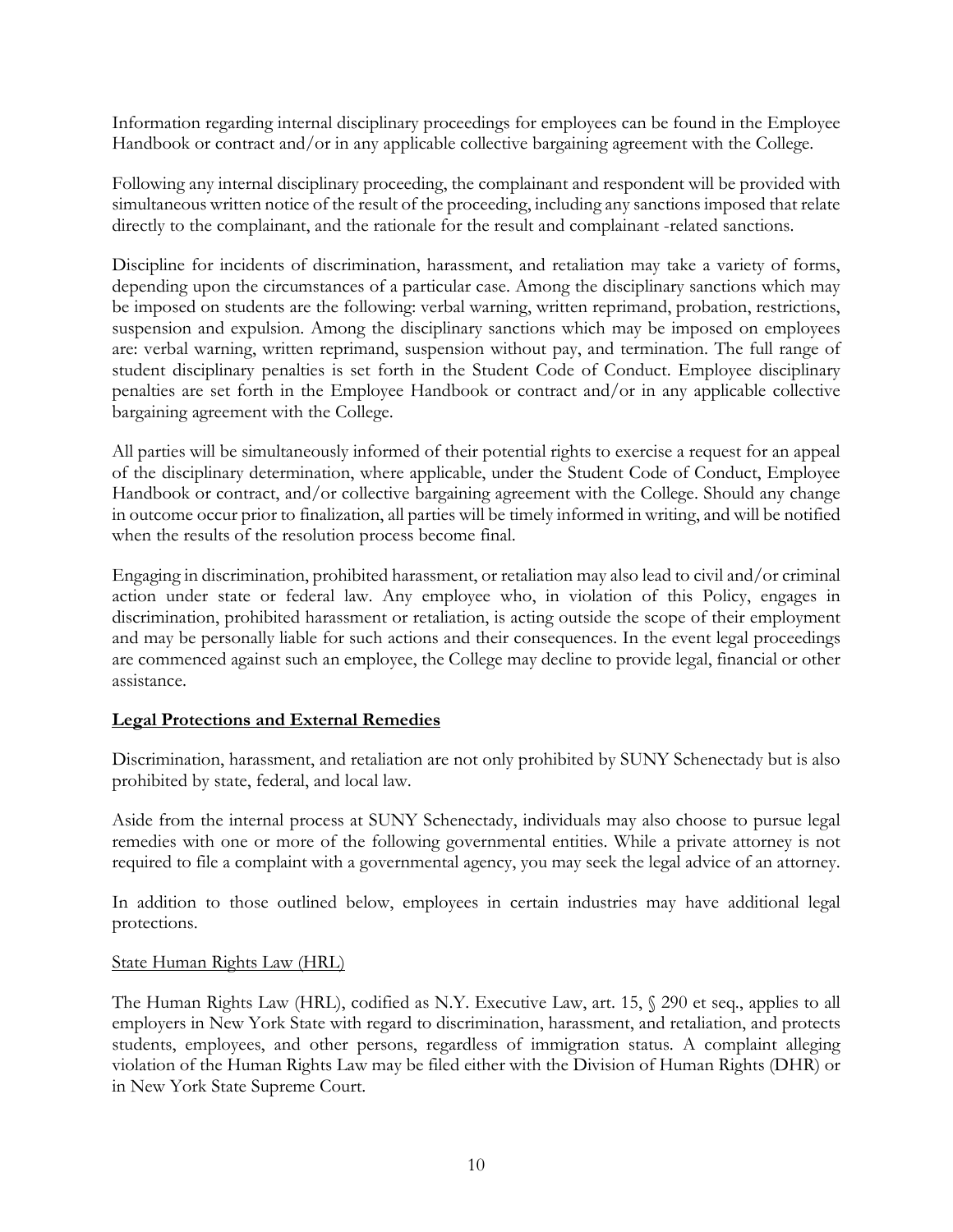they can sue directly in state court under the HRL, within three years of the alleged discrimination or harassment. An individual may not file with DHR if they have already filed an HRL complaint in state Complaints with DHR may be filed any time within one year of the discrimination or harassment (three years as of August 12, 2020 for sexual harassment claims). If an individual did not file at DHR, court.

Complaining internally to SUNY Schenectady does not extend your time to file with DHR or in court. The one year or three years is counted from date of the most recent incident of discrimination or harassment.

You do not need an attorney to file a complaint with DHR, and there is no cost to file with DHR.

DHR will investigate your complaint and determine whether there is probable cause to believe that discrimination or harassment has occurred. Probable cause cases are forwarded to a public hearing before an administrative law judge. If discrimination or harassment is found after a hearing, DHR has the power to award relief, which varies but may include requiring your employer to take action to stop the discrimination or harassment, or redress the damage caused, including paying of monetary damages, attorney's fees and civil fines.

Fourth Floor, Bronx, New York 10458. You may call (718) 741-8400 or visit: [www.dhr.ny.gov.](http://www.dhr.ny.gov/) DHR's main office contact information is: NYS Division of Human Rights, One Fordham Plaza,

Contact information for the local office is as follows:

Email: InfoAlbany@dhr.ny.gov o New York State Division of Human Rights Victor DeAmelia, Regional Director NYS Division of Human Rights Agency Building 1, 2nd Floor, Empire State Plaza Albany, New York 12220 Telephone: (518) 474-2705 Fax: (518) 473-2955 Online: https://dhr.ny.gov/complaint

# Civil Rights Act of 1964

 harassment. There is no cost to file a complaint with the EEOC. The EEOC will investigate the occurred, at which point the EEOC will issue a Right to Sue letter permitting the individual to file a complaint in federal court. The United States Equal Employment Opportunity Commission (EEOC) enforces federal antidiscrimination laws, including Title VII of the 1964 federal Civil Rights Act (codified as 42 U.S.C. § 2000e et seq.). An individual can file a complaint with the EEOC anytime within 300 days from the complaint, and determine whether there is reasonable cause to believe that discrimination has

The EEOC does not hold hearings or award relief, but may take other action including pursuing cases in federal court on behalf of complaining parties. Federal courts may award remedies if discrimination is found to have occurred. In general, private employers must have at least 15 employees to come within the jurisdiction of the EEOC.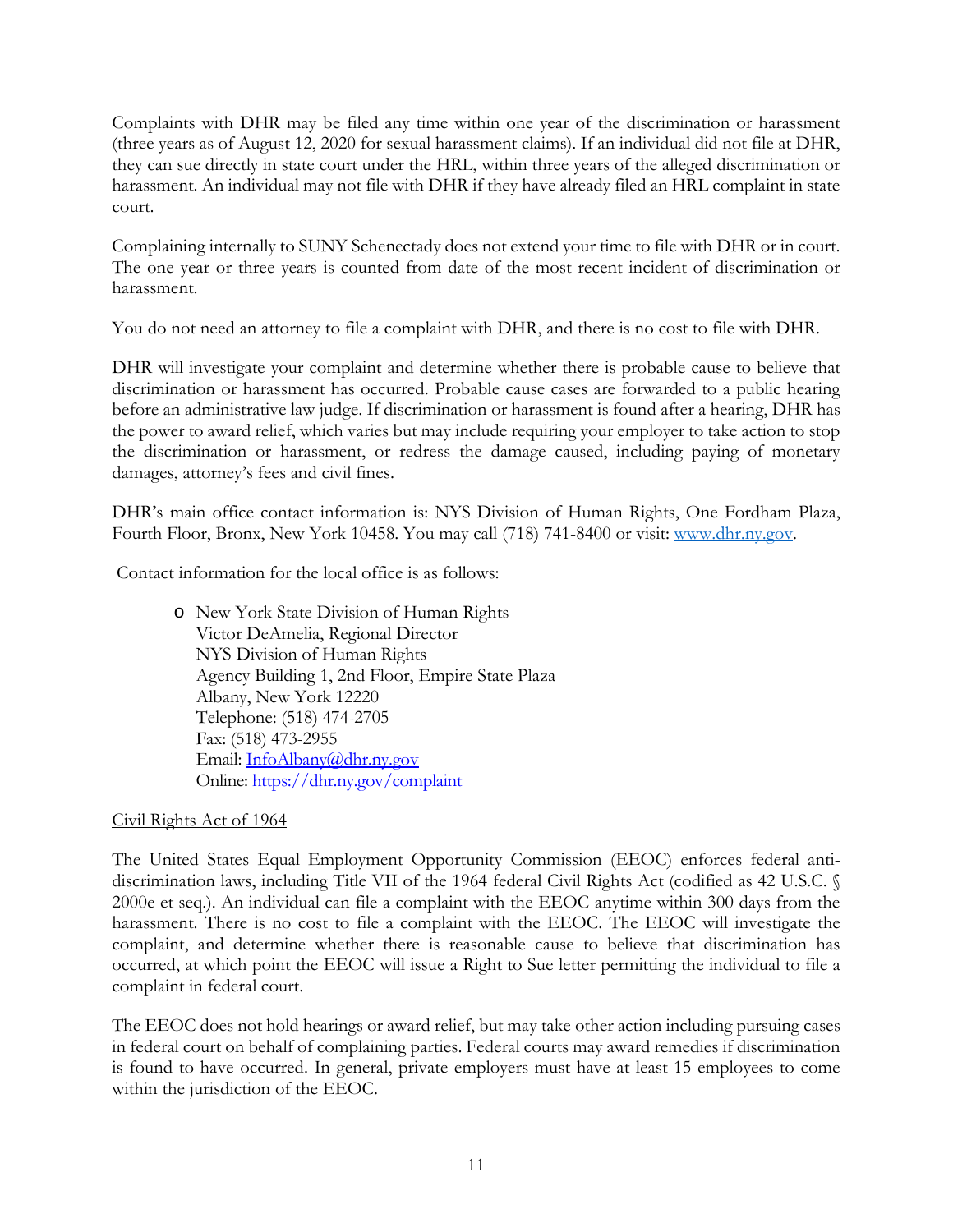district, area, and field offices where complaints can be filed. Contact the EEOC by calling 1-800-669 4000 (TTY: 1-800-669-6820), visiting their website at [www.eeoc.gov](http://www.eeoc.gov/) or via email at [info@eeoc.gov.](mailto:info@eeoc.gov) An employee alleging discrimination at work can file a "Charge of Discrimination." The EEOC has

If an individual filed an administrative complaint with DHR, DHR will file the complaint with the EEOC to preserve the right to proceed in federal court.

Contact information for the local office is as follows:

o United States Equal Employment Opportunity Commission ("EEOC"): John E. Thompson Jr., Director Buffalo Local Office Olympic Towers 300 Pearl Street, Suite 450 Buffalo, NY 14202 Phone: 1-800-669-4000 Fax: 716-551-4387 Online[: https://www.eeoc.gov/employees/howtofile.cfm](https://www.eeoc.gov/employees/howtofile.cfm) 

# Local Protections

 should contact the county, city or town in which they live to find out if such a law exists. Contact Many localities enforce laws protecting individuals from harassment and discrimination. An individual information for the Schenectady County Human Rights Commission is as follows:

 o Schenectady County Human Rights Commission Online: https://www.schenectadycounty.com/human-rights<br>Office of Civil Rights Executive Director 797 Broadway, Room 305 Schenectady, NY 12305 Telephone: (518) 377-2982 Fax: (518) 377-5374

In addition, an employee or student who believes they may be the victim of discrimination, harassment, or retaliation may file a complaint with the United States Department of Education's Office for Civil Rights ("OCR"). Contact information for the OCR is as follows:

o United States Department of Education's Office for Civil Rights ("OCR"): New York Office Office for Civil Rights U.S. Department of Education 32 Old Slip, 25th Floor New York, NY 10005 Telephone: 646-428-3900 Fax: 646-428-3843 E-mai[l: ocr@ed.gov.](mailto:ocr@ed.gov)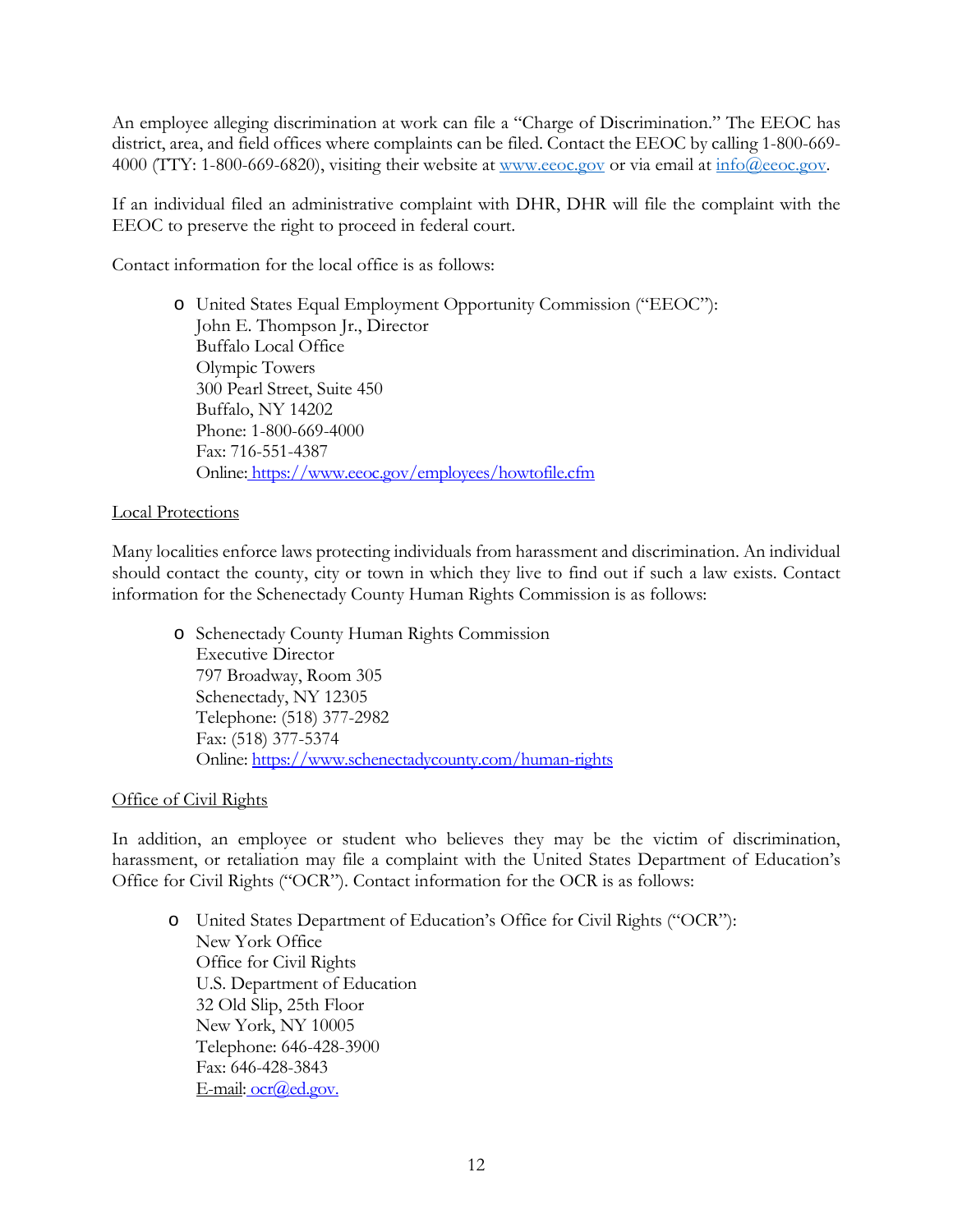Onlin[e: https://www2.ed.gov/about/offices/list/ocr/complaintintro.html](https://www2.ed.gov/about/offices/list/ocr/complaintintro.html) or [https://ocrcas.ed.gov](https://ocrcas.ed.gov/) 

# Contact the Local Police Department

 confinement or coerced sex acts, the conduct may constitute a crime. Contact the local police If the discrimination or harassment involves unwanted physical touching, coerced physical department.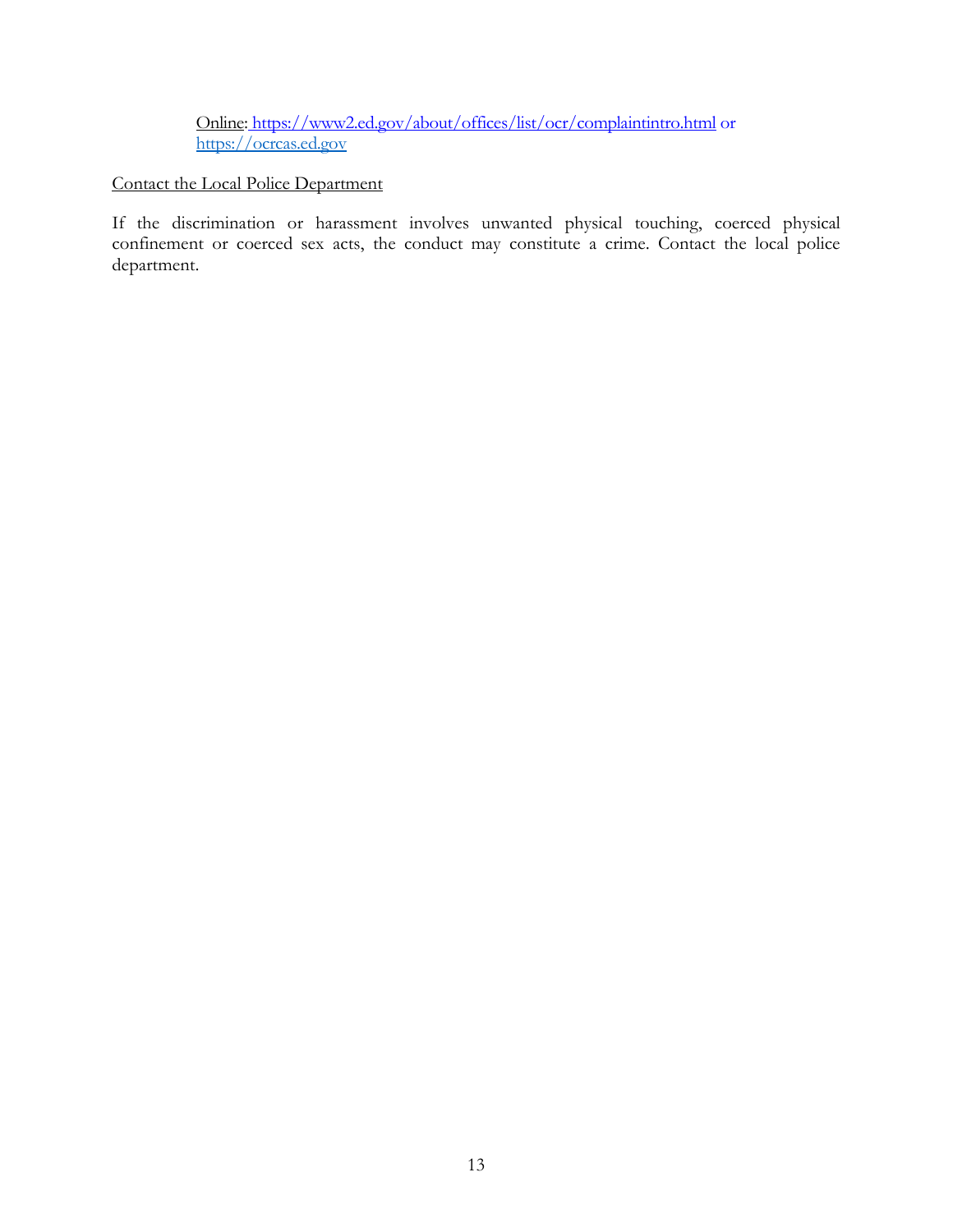# DISCRIMINATION/HARASSMENT/RETALIATION COMPLAINT FORM SUNY SCHENECTADY COUNTY COMMUNITY COLLEGE

| Home Address:   |                                                                 |         |                                                                 |  |
|-----------------|-----------------------------------------------------------------|---------|-----------------------------------------------------------------|--|
|                 | (Street)                                                        |         |                                                                 |  |
|                 |                                                                 |         |                                                                 |  |
|                 | (City)                                                          | (State) | (Zip Code)                                                      |  |
| Home Telephone: | <u> 1989 - Andrea Stadt, fransk fotballski politik (* 1908)</u> |         | The contract of the contract of the contract of the contract of |  |
|                 | (Area Code)                                                     |         |                                                                 |  |
| Signature:      |                                                                 |         |                                                                 |  |
|                 |                                                                 |         |                                                                 |  |
| Address:        |                                                                 |         |                                                                 |  |
|                 |                                                                 |         |                                                                 |  |
|                 |                                                                 |         |                                                                 |  |
|                 | (City)                                                          | (State) | (Zip Code)                                                      |  |
| Email:          |                                                                 |         |                                                                 |  |
| Telephone:      |                                                                 |         |                                                                 |  |
|                 | (Area Code)                                                     |         |                                                                 |  |
| Position Held:  |                                                                 |         |                                                                 |  |

Basis for filing complaint of discrimination: Circle all that apply:

| ge                                               | Marital or Familial Status            |
|--------------------------------------------------|---------------------------------------|
| Citizenship                                      | Military or Veteran Status            |
| Color                                            | National Origin                       |
| Creed                                            | Race                                  |
| Criminal or Arrest Record                        | Religion                              |
| <b>Disability</b>                                | Reproductive Health Decisions         |
| Gender Characteristics or Expression             | Sex/Gender (including Pregnancy)      |
| Fender Identity                                  | Sexual Orientation                    |
| <b>Genetic Predisposition and Carrier Status</b> | Status as Victim of Domestic Violence |
|                                                  |                                       |
| etaliation                                       |                                       |
|                                                  |                                       |